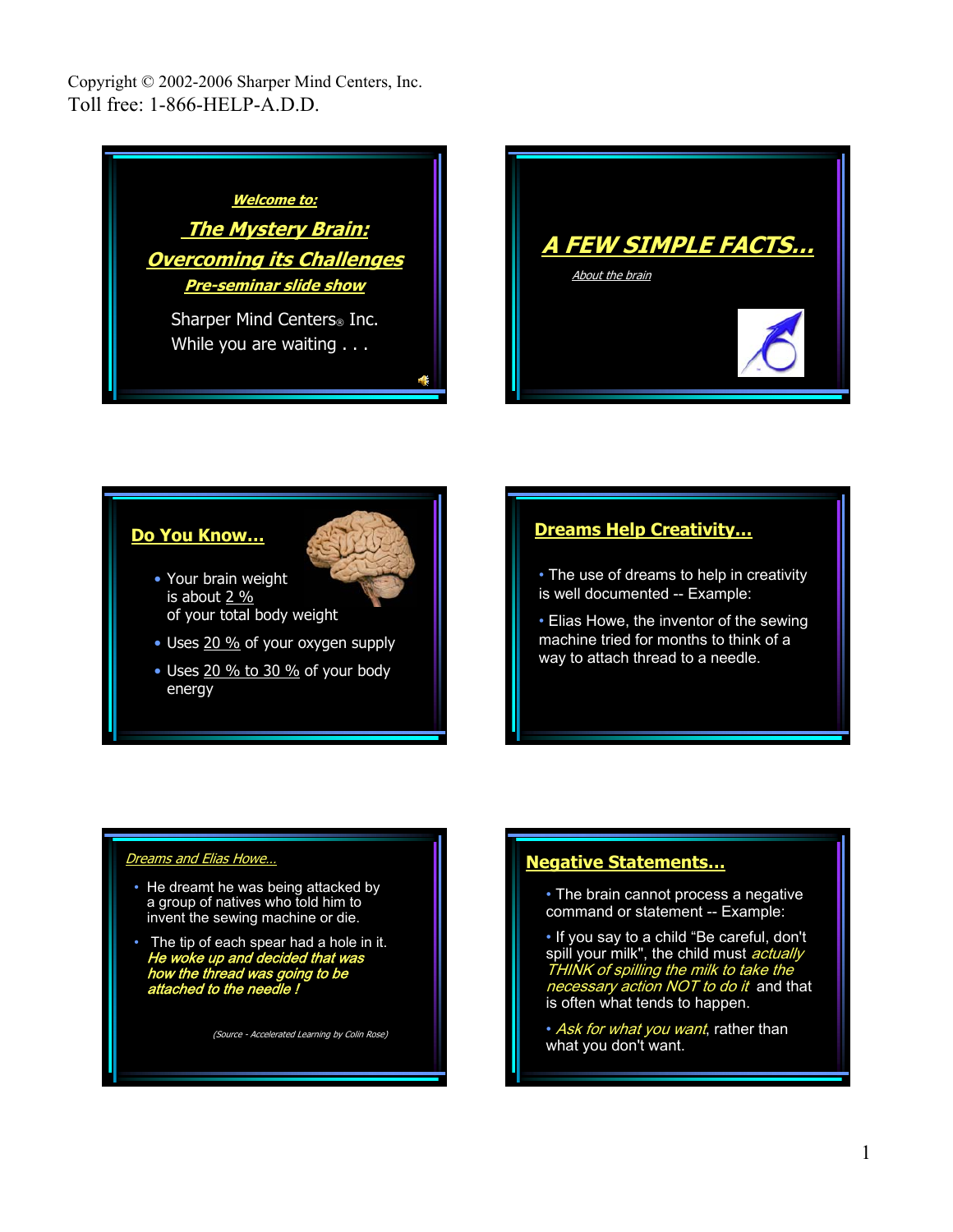

#### ABCDEFGHIJ... **Patterns**

Do you know …

- All literature written in modern English Language consists of *patterns of only 26 letters*
- All paintings ever made are *patterns of only 3 primary colors*
- All the music ever written has *patterns of 12 notes or less*

### Patterns…

- All the arithmetical expressions we know *consist of only 10 symbols*
- The vast computations of digital computers are made up of *patterns of only 2 components*
- **"New" patterns are really made up of only a few existing components.**

### *Do you know …* Cab drivers have bigger brains!

• A recent study of London Taxi Drivers indicated that after learning all the necessary routes, the part of the brain used for remembering was bigger than in other people. (Source - The London Times 14th March 2000)

• The same would hold true for taxi drivers in any large city!

## **Brains Grow at Different Rates…**

• You probably have heard of the "Terrible Twos" - a time in a child's development when tantrums are the 'order of the day'.

• At this stage, children know what they want to communicate, yet do not have the speech skill to express themselves.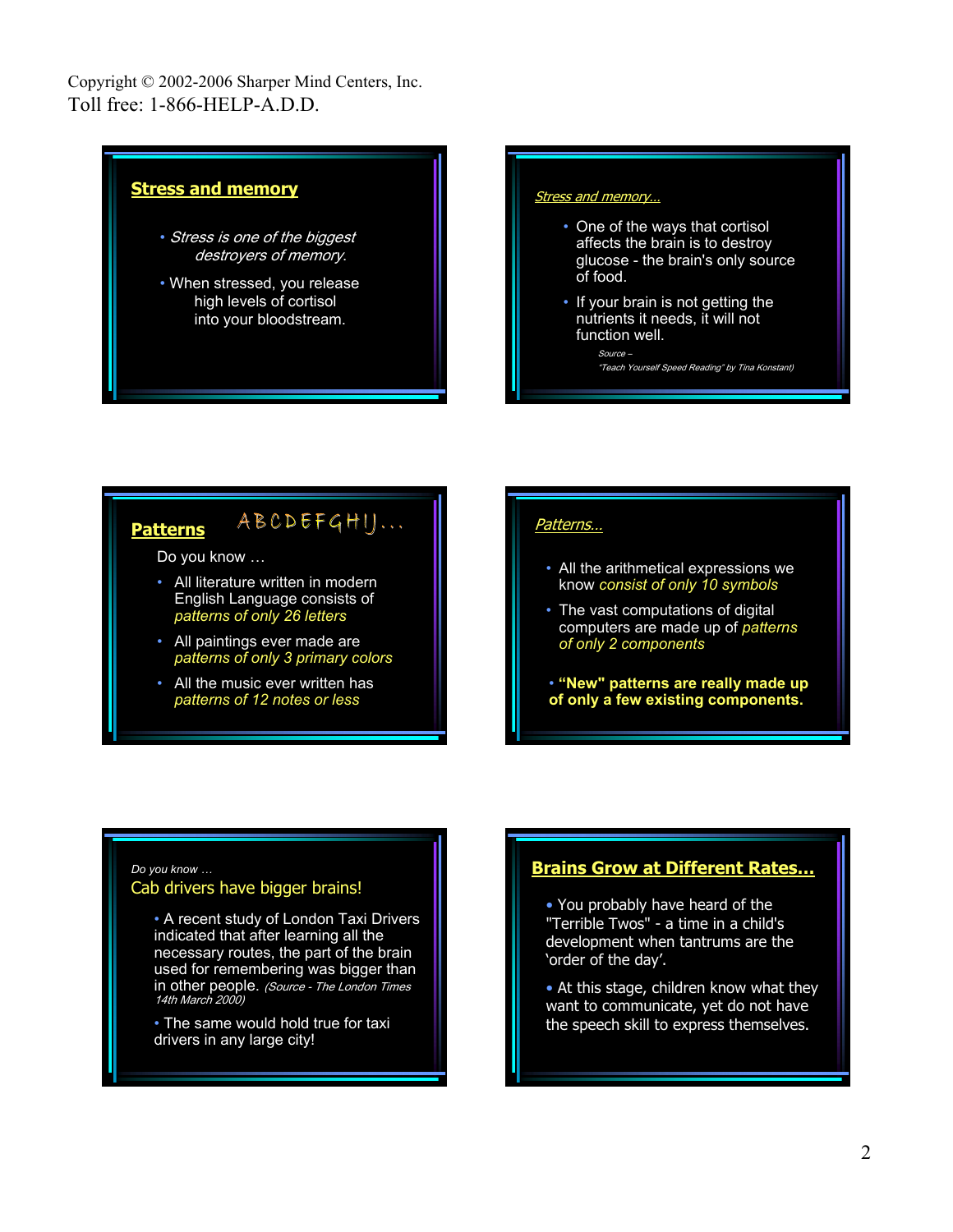#### Brains grow at different rates...

• There are a number of factors that can be the cause, one of which may be the rate that parts of the brain mature.

• The language areas of the brain become active when a child is about 18 months old.

• The understanding part of the brain matures **before** the part that produces speech.

#### Brains grow at different rates...

- At this stage, toddlers understand more than they can say.
- A child very often will become angry and throw a tantrum… out of frustration!

(Source - Mapping the Mind by Rita Carter)

### **Brain Foods**

Your brain needs 4 basic foods to survive:

- 1. Oxygen (aerobic exercise)
- 2. A balanced and nutritious diet (eat greens)
- 3. New & varied knowledge and information (keep learning)
- 4. Affection and love

It is important to feed the brains of those around you as well.

### **Repetition is Important !**

• Memory creates a pathway between your brain cells.

- It clears a path by repetition, although you may not even realize that you have been down that path.
- When that path is traveled frequently before it 'grows over', it becomes easier than the first journey.

#### Repetition is Important !

- Successive journeys down a path create a 'footpath', then a 'lane', a 'road', and so on…
- Memory: the more times patterns of thought are repeated, the more likely that information is remembered.
- Repetition is a key part of learning

### **Visual Memory**

#### Did you know…

- Visual recognition of things that we have seen before is practically perfect… Example:
- 2560 photographic slides were shown to a group of subjects at the rate of 1 every 10 seconds.
- Then 280 pairs of slides with one slide in each pair from the original set of images were shown.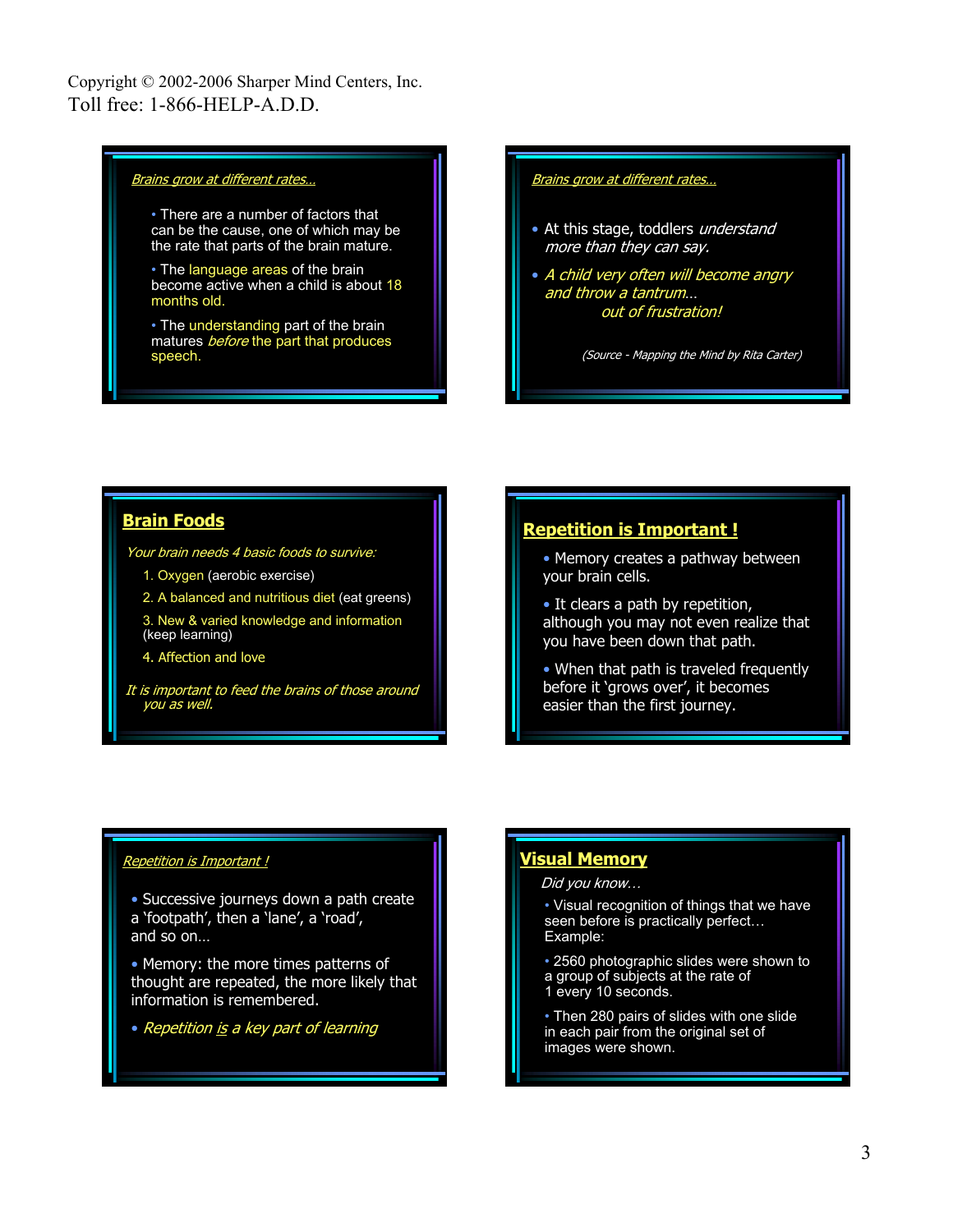#### Visual Memory…

- Subjects were asked to select which slide they had seen before
- 85 to 95 percent of the original slides were recognized correctly
- High scores were maintained even when the presentation rate was increased to 1 every second
- This is important if images and pictures are used to represent information
- Information is more easily remembered if we use pictures

### **The Brain's Potential**

• The brain contains 1,000,000,000,000 (a trillion) individual neurons or nerve cells; each neuron interacts with up to 100,000 other neurons.

• The brain's potential for pattern forming is a massive number that is beyond the written form!

• **This suggests that the brain has almost infinite capacity for storing information**

### **Thoughts are Pictures**

- Each day is remembered as 'pictures' rather than words and sentences.
- It is easier to recall information in picture form than from words alone.
- "A picture is worth a thousand words."

### **Wiring The Brain**

*Do you know …*

If you take a Cray Computer (one of the largest computers in the world) and measure the length of its wiring, it has about 60,000 miles in total. If you take the brain and look at it in those terms, it has been estimated that it has over 200,000 miles of wiring!

(Source - Make the Most of Your Mind by Tony Buzan)

## **Music Is Good For The Brain**

#### *Do you know …*

Baroque music (mainly composed 1700-1750) produces exactly the right frequency and sound to harmonize the functioning of the brain and produce a state of calm relaxed alertness. That is why accelerated learning techniques introduce music into the learning process.



Music can also strengthen or weaken you. Classical music has been shown to have either a neutral or a strengthening effect, but Rock Music has a weakening effect!

## **The Brain Is Divided In Half…**

The upper part of the brain is divided into two halves:

- In most people, the left half deals with language (spoken or written), logic, lists, numbers, linearity, and analysis etc.
- The right half deals with rhythm, intuition, imagination, color, day-dreaming, spatial awareness, Gestalt (whole picture) and dimension.